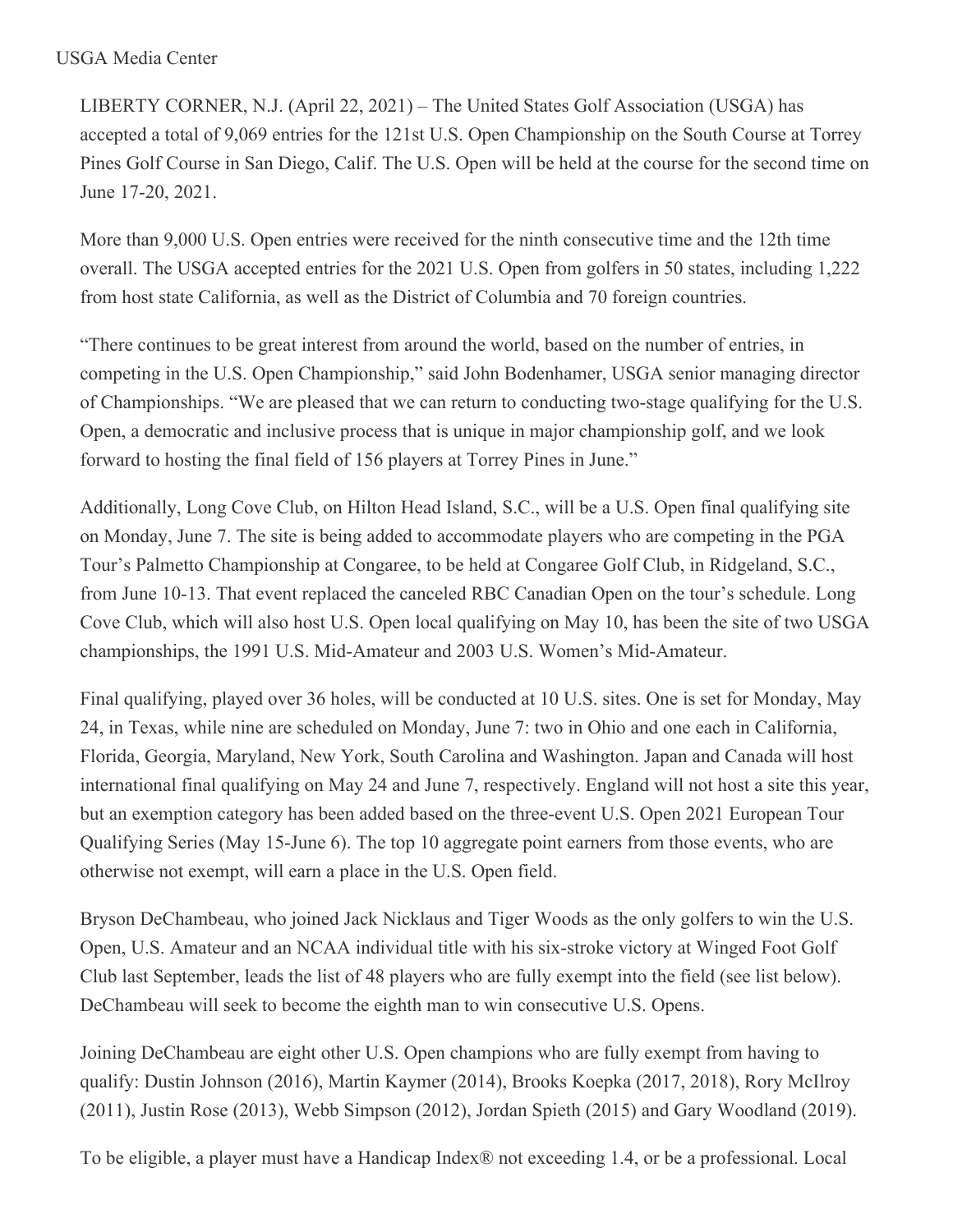qualifying, which will be played over 18 holes at 108 sites in the United States and two in Canada, will take place between April 26-May 18.

Michael Busse, a professional from Rochester, Mich., submitted his entry just 14 seconds before the deadline of 5 p.m. EDT on April 21. Kaleb Palm, an amateur from Orlando, Fla., was the first entrant on Feb. 24.

The number of fully exempt players will increase with the inclusion of the top 60 point leaders and ties from the Official World Golf Ranking®, as of May 24 and June 7. The winner of the PGA Championship (May 20-23) and any multiple winners of PGA Tour events that award a full-point allocation for the season-ending Tour Championship will also earn exemptions.

In 2008, the South Course at Torrey Pines hosted one of the most dramatic U.S. Opens when Woods outdueled Rocco Mediate in a 19-hole playoff to win his third U.S. Open title and record-tying ninth USGA championship. Woods made par on the first extra hole after the two were tied following an 18 hole playoff. Woods had forced the playoff by making a 12-foot birdie putt on the 72nd hole of regulation play.

More information about the 2021 U.S. Open at Torrey Pines, including local and final qualifying schedules, is available at **[usopen.com](https://nam12.safelinks.protection.outlook.com/?url=http%3A%2F%2Fwww.usopen.com%2F&data=04%7C01%7CJGeske%40USGA.org%7C9616b9f2954a4e44124908d9059b56d8%7C17abf7083a064391bdbd06808d1b9f81%7C0%7C0%7C637546987016364719%7CUnknown%7CTWFpbGZsb3d8eyJWIjoiMC4wLjAwMDAiLCJQIjoiV2luMzIiLCJBTiI6Ik1haWwiLCJXVCI6Mn0%3D%7C1000&sdata=fOr0DSPuYcDwirjob5EQ3k44aIFjp8PKQHpqFmj6a0Y%3D&reserved=0)**.

The list of the 48 golfers who are fully exempt into the 2021 U.S. Open (as of April 21):

| Abraham Ancer                | Martin Kaymer*        | Jon Rahm                |
|------------------------------|-----------------------|-------------------------|
| Daniel Berger                | Kevin Kisner          | Patrick Reed            |
| Cameron Champ                | <b>Brooks Koepka*</b> | <b>Justin Rose*</b>     |
| <b>Stewart Cink</b>          | Marc Leishman         | Xander<br>Schauffele    |
| <b>Bryson</b><br>DeChambeau* | a-Joe Long            | Scottie Scheffler       |
| Harris English               | Shane Lowry           | <b>Webb</b><br>Simpson* |
| Tony Finau                   | Hideki Matsuyama      | Cameron Smith           |
| Sergio Garcia                | Rory McIlroy*         | Jordan Spieth*          |
| Lanto Griffin                | Francesco Molinari    | Henrik Stenson          |
| <b>Tyrrell Hatton</b>        | Collin Morikawa       | a-Tyler Strafaci        |